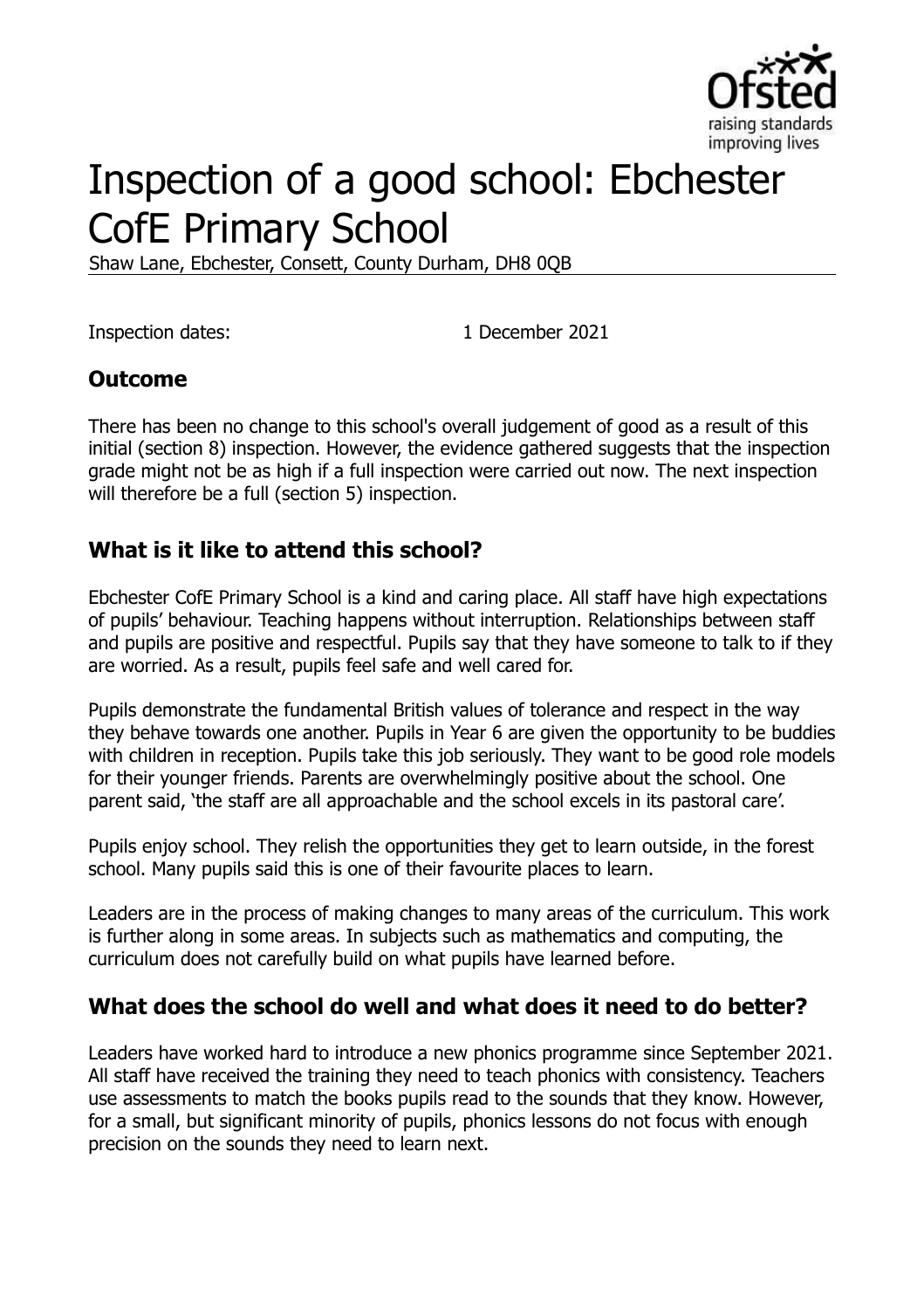

Extra reading lessons for pupils in key stage 1 help to develop their understanding of texts. Older pupils read regularly with their teachers. Pupils who struggle to learn their phonics get the extra help they need. Daily story time captivates pupils' imagination and promotes pupils' enjoyment of reading. Pupils spoke about meeting the poet Joseph Coelho, via a zoom call, as part of their studies during Black History Month.

In mathematics, the curriculum is going through a process of change. Leaders have started to reorganise the order in which mathematics is taught. Teachers provide pupils with practical resources to help them understand abstract mathematical ideas. Teachers use time in lessons to revisit pupils' previous learning and check what they can remember. However, curriculum plans are not sequenced to build pupils' knowledge and skills over time. They do not clearly identify what they want pupils to learn and when. Mathematical language is not given enough priority. As a result, pupils have gaps in their knowledge and they do not understand age-appropriate, mathematical vocabulary.

In curriculum areas such as art and computing, the curriculum is not clearly sequenced. Leaders have identified what they want pupils to achieve in some year groups, such as Year 2, Year 4 and Year 6. In this respect, curriculum plans are suitably ambitious. However, plans do not show what pupils need to know and be able to do in other year groups. The early years has not been included as part of the art curriculum plans. It does not represent a whole school curriculum.

The early years leader is also making changes to the curriculum. Curriculum themes are being changed to reflect children's interests. The early years leader ensures that phonics and mathematics are a high priority. Children are taught mathematics and phonics every day. Adults then work with small groups of children to revisit counting and recognising numbers as children learn through play.

Pupils with special educational needs and/or disabilities are given the support they need to access the same curriculum as their peers. The special educational needs coordinator (SENCO) draws on the support of outside agencies to access help and advice when it is needed.

Pupils learn about other cultures and religious beliefs. They celebrate and accept difference. Pupils told inspectors, 'it is not what's on the outside, but what is on the inside that matters'. The personal, social and health education curriculum helps pupils to have an age-appropriate understanding of healthy relationships.

Leaders have considered the impact of repeated school closures on pupils' well-being. In response, staff have provided pupils with a wide selection of clubs and activities. Leaders promote pupils' physical and mental well-being through activities, such as the daily mile and yoga classes.

Leaders are supportive of all staff. They take steps to help staff manage their workload. The governing body are supportive of the work of the school. Leaders work with the local authority to review and improve what they do. For example, leaders had recently commissioned a review of their safeguarding practices.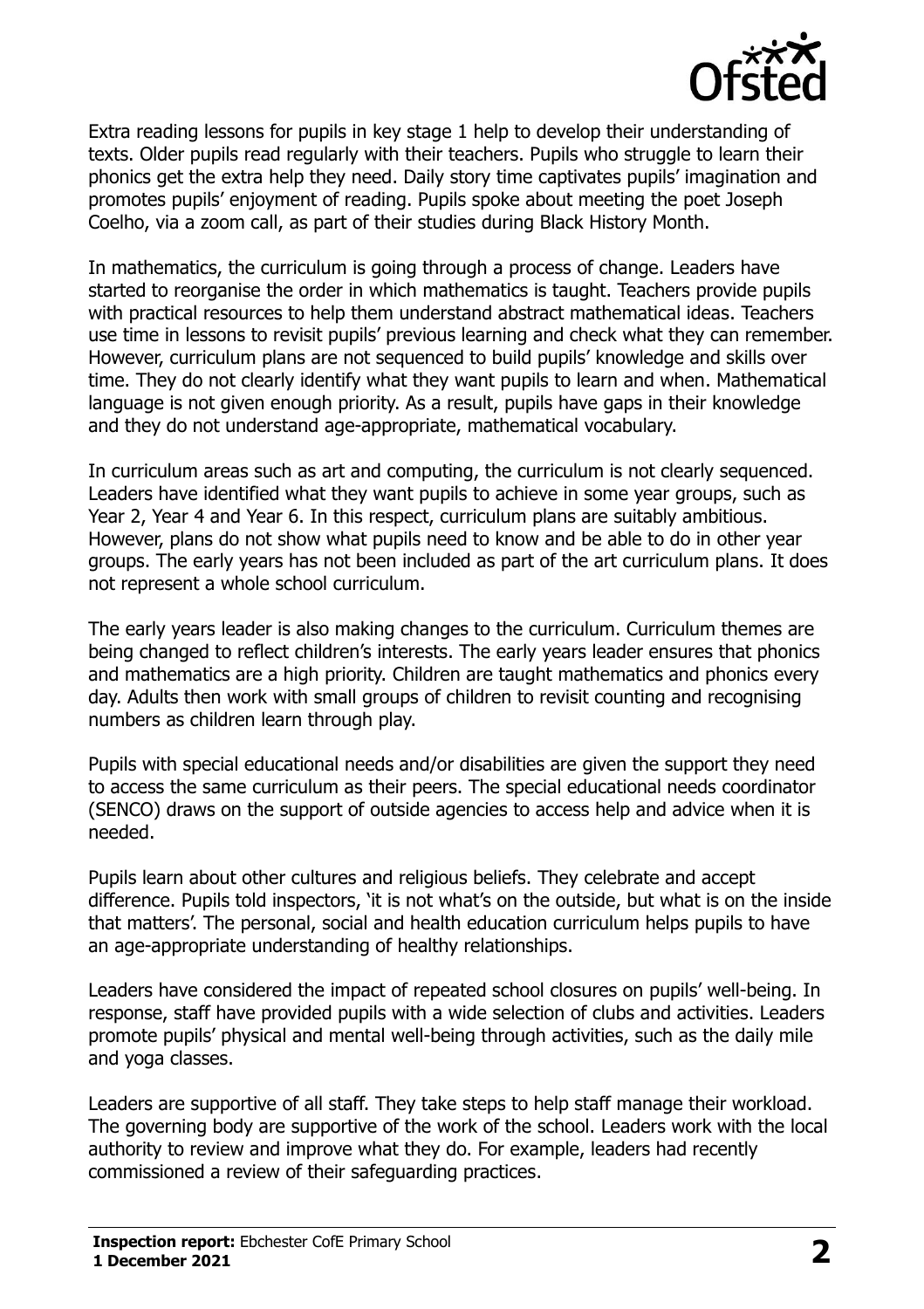

# **Safeguarding**

The arrangements for safeguarding are effective.

Leaders provide regular safeguarding updates and training for staff. As a result, safeguarding is maintained as a high priority and staff are clear on their role in keeping children safe.

Leaders ensure that all the required checks are undertaken to make sure adults are suitable to work with pupils. During the COVID-19 pandemic, leaders adjusted their safeguarding policies to reflect arrangements for remote learning.

Systems for reporting concerns are understood by all staff. This ensures that when concerns are identified, they are quickly passed on to the designated safeguarding lead.

## **What does the school need to do to improve?**

## **(Information for the school and appropriate authority)**

- Phonics lessons, for some pupils, do not teach them the sounds they need to know with enough precision. This means that some pupils are introduced to sounds too quickly and before they have a secure understanding of earlier learning. Leaders should ensure that phonics teaching only moves pupils on when they are secure with the sounds they have been taught previously.
- Curriculum plans, in subjects such as mathematics and computing, are not well sequenced. They do not identify the important knowledge and skills that pupils need to learn as they progress from the early years to Year 6. Because of this, pupils' knowledge does not build on previous learning. They have gaps in their understanding and their vocabulary. Leaders should ensure that in all areas of the curriculum, learning is carefully sequenced. Plans need to identify the knowledge that pupils will be taught and by when.

# **Background**

When we have judged a school to be good we will then normally go into the school about once every four years to confirm that the school remains good. This is called a section 8 inspection of a good or outstanding school, because it is carried out under section 8 of the Education Act 2005. We do not give graded judgements on a section 8 inspection. However, if we find evidence that a school would now receive a higher or lower grade, then the next inspection will be a section 5 inspection. Usually this is within one to two years of the date of the section 8 inspection. If we have serious concerns about safeguarding, behaviour or the quality of education, we will deem the section 8 inspection as a section 5 inspection immediately.

This is the second section 8 inspection since we judged the school to be good in November 2016.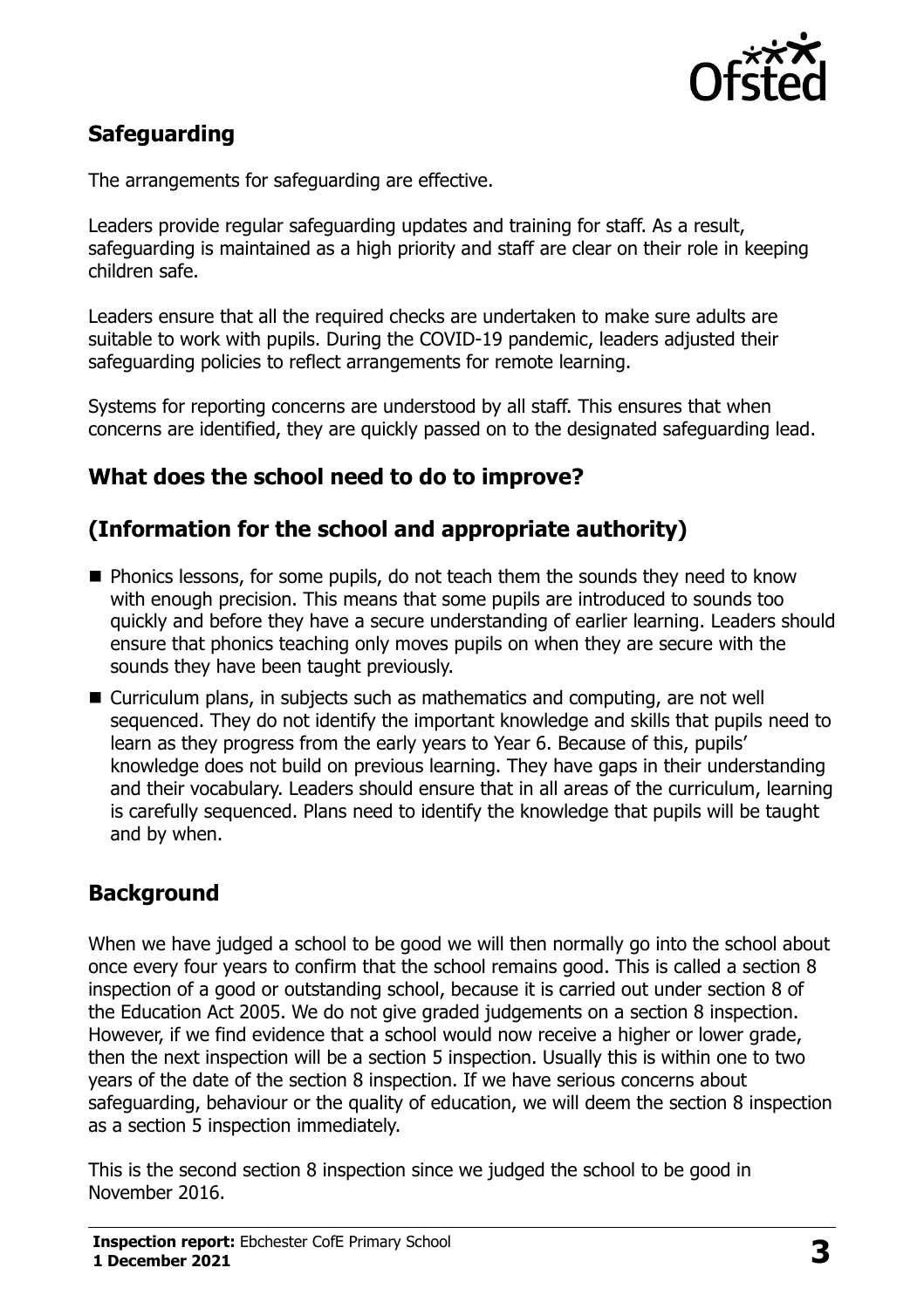

## **How can I feed back my views?**

You can use [Ofsted Parent View](https://parentview.ofsted.gov.uk/) to give Ofsted your opinion on your child's school, or to find out what other parents and carers think. We use information from Ofsted Parent View when deciding which schools to inspect, when to inspect them and as part of their inspection.

The Department for Education has further quidance on how to complain about a school.

If you are the school and you are not happy with the inspection or the report, you can [complain to Ofsted.](https://www.gov.uk/complain-ofsted-report)

#### **Further information**

You can search for [published performance information](http://www.compare-school-performance.service.gov.uk/) about the school.

In the report, ['disadvantaged pupils'](http://www.gov.uk/guidance/pupil-premium-information-for-schools-and-alternative-provision-settings) refers to those pupils who attract government pupil premium funding: pupils claiming free school meals at any point in the last six years and pupils in care or who left care through adoption or another formal route.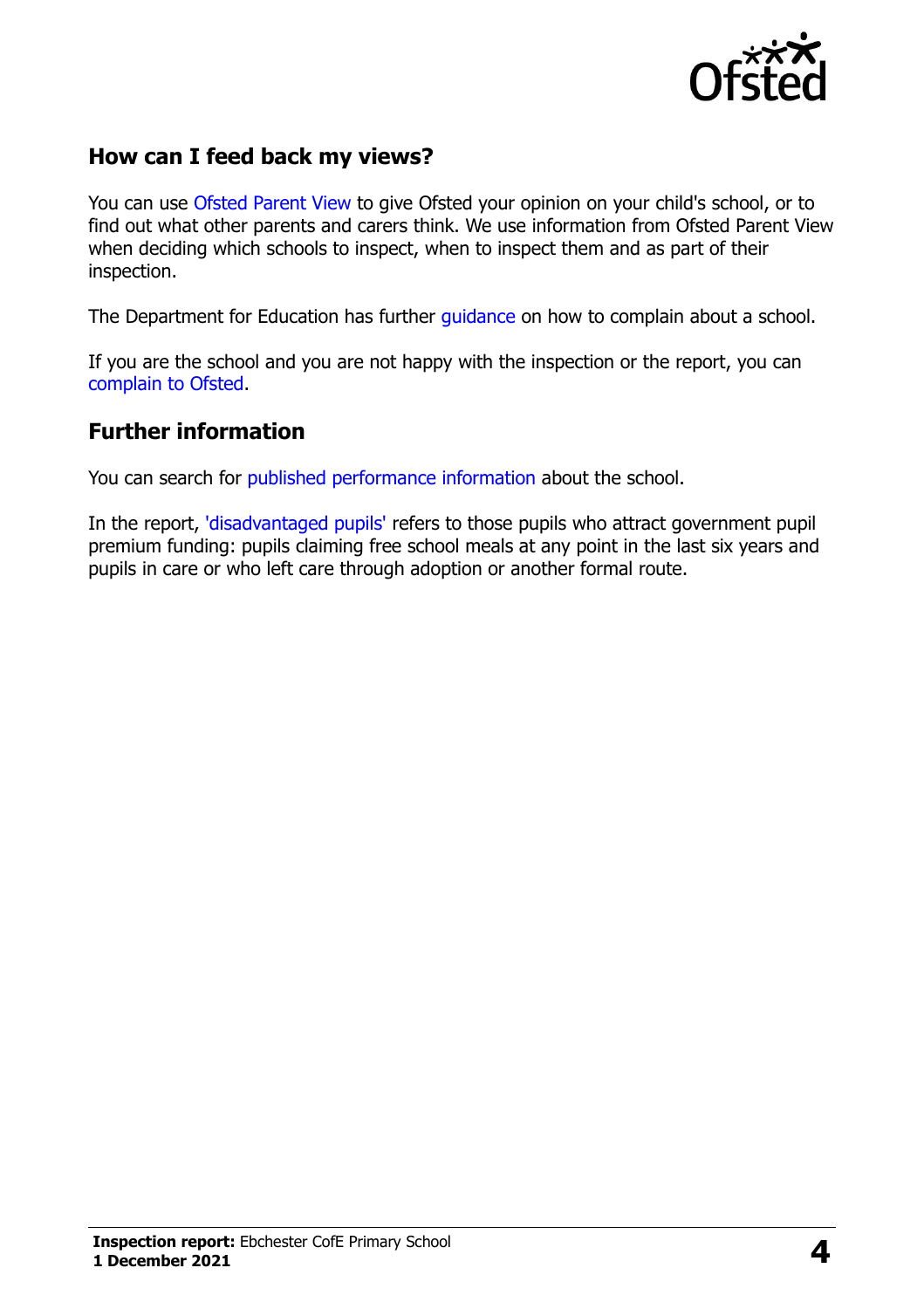

## **School details**

| Unique reference number             | 114214                                                                |
|-------------------------------------|-----------------------------------------------------------------------|
| <b>Local authority</b>              | Durham                                                                |
| <b>Inspection number</b>            | 10200390                                                              |
| <b>Type of school</b>               | Primary                                                               |
| <b>School category</b>              | Voluntary controlled                                                  |
| Age range of pupils                 | 5 to 11                                                               |
| <b>Gender of pupils</b>             | Mixed                                                                 |
| Number of pupils on the school roll | 92                                                                    |
| <b>Appropriate authority</b>        | The governing body                                                    |
| <b>Chair of governing body</b>      | <b>Geoff Gibson</b>                                                   |
| <b>Headteacher</b>                  | Rachel Clasper                                                        |
| Website                             | http://www.ebchester.durham.sch.uk                                    |
| Date of previous inspection         | 22 November 2016, under section 8 of the<br><b>Education Act 2005</b> |

# **Information about this school**

- Ebchester Church of England Primary School is a voluntary controlled school. It is part of the Diocese of Durham.
- The last section 48 inspection took place in October 2016.
- The school does not use any alternative provision.
- The school is smaller than average.
- The school runs its own breakfast- and after-school club.
- The proportion of pupils who receive additional funding through the pupil premium grant is lower than national averages.

# **Information about this inspection**

- This is the first routine inspection that the school has received since the COVID-19 pandemic began. Inspectors discussed the impact of the pandemic with school leaders and have taken this into account in their evaluation.
- Inspectors met with the headteacher and assistant headteacher. Meetings were held with the special education needs coordinator (SENCo) and early years leader.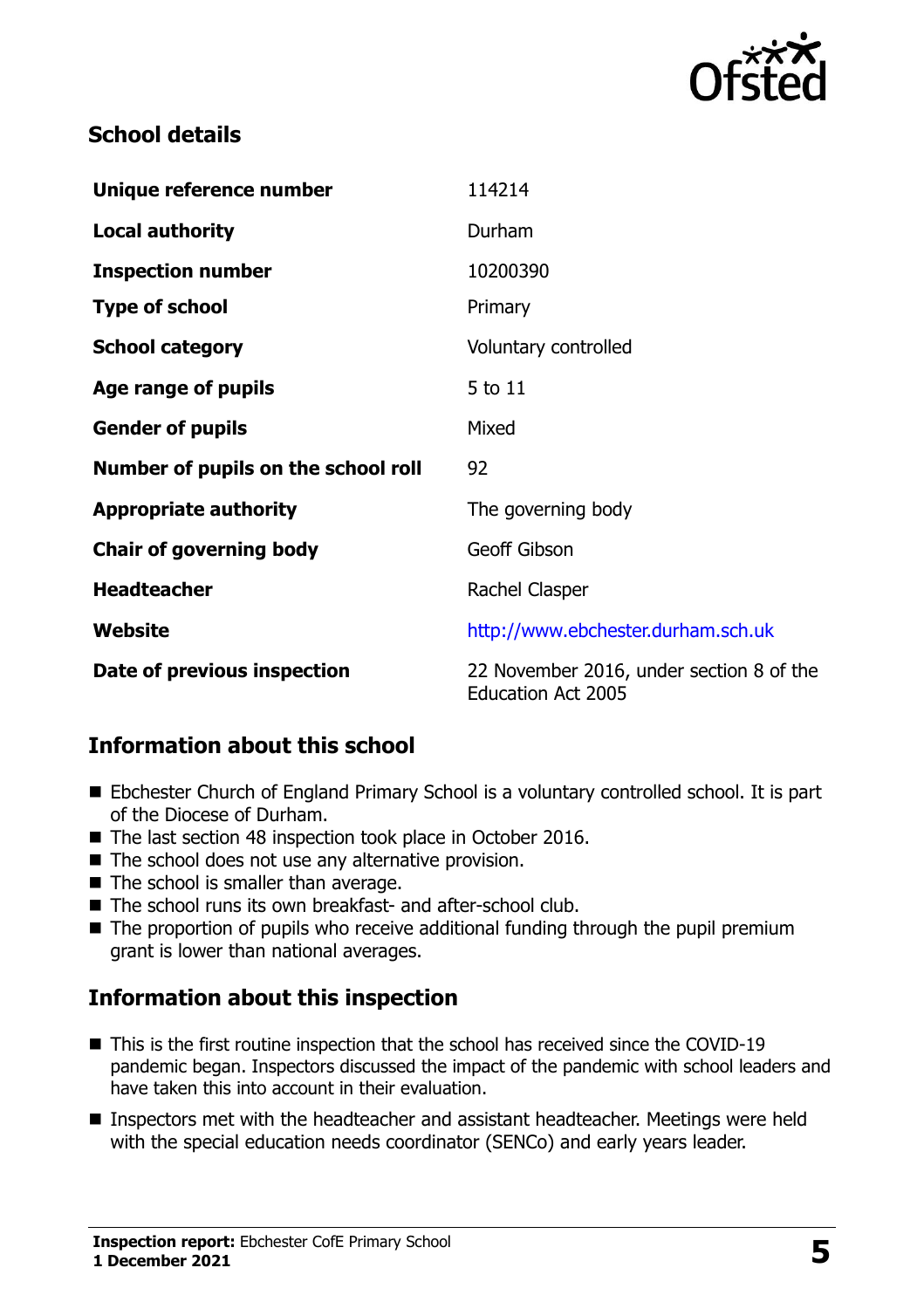

- Inspectors carried out deep dives in reading, mathematics and computing. Inspectors met with curriculum leaders, visited lessons, looked at examples of pupils' work and talked to pupils and teachers.
- Inspectors listened to pupils read to a familiar adult and visited reading and phonics lessons in Reception, Year 1 and Year 2.
- Inspectors spoke with a selection of parents at the start and end of the school day.
- Inspectors met with the local authority school leadership adviser.
- Inspectors met with three governors, including the chair of the governing body.
- Inspectors reviewed the 32 responses that were received through Ofsted's Parent View questionnaire as well as the 30 free text responses. Inspectors reviewed the 36 responses that were received through the pupil survey and the nine responses received through the staff survey.
- Inspectors observed pupils' behaviour throughout the school day, including during lesson visits, at breaktimes and lunchtimes.
- We scrutinised the school's safeguarding documentation and discussed behaviour and attendance with the headteacher and assistant headteacher.

#### **Inspection team**

Chris Pearce, lead inspector **Her Majesty's Inspector** 

Eleanor Belfield Her Majesty's Inspector